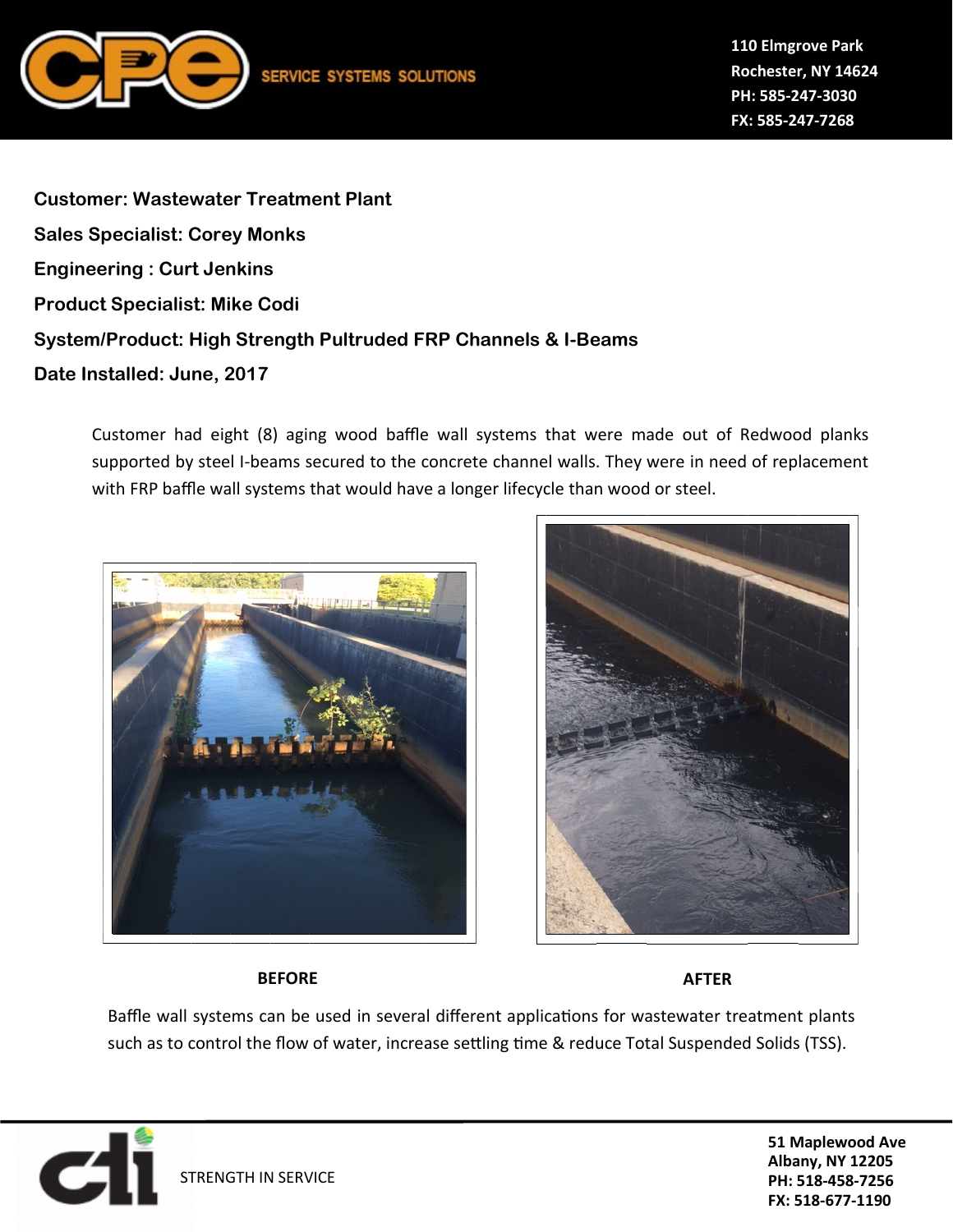

**110 Elmgrove Park Rochester, NY 14624 PH: 585-247-3030 FX: 585-247-7268**

The FRP Baffle Wall Systems were designed and approved prior to fabrication in shop and field installation at site.













**51 Maplewood Ave Albany, NY 12205 PH: 518-458-7256 FX: 518-677-1190** 

STRENGTH IN SERVICE